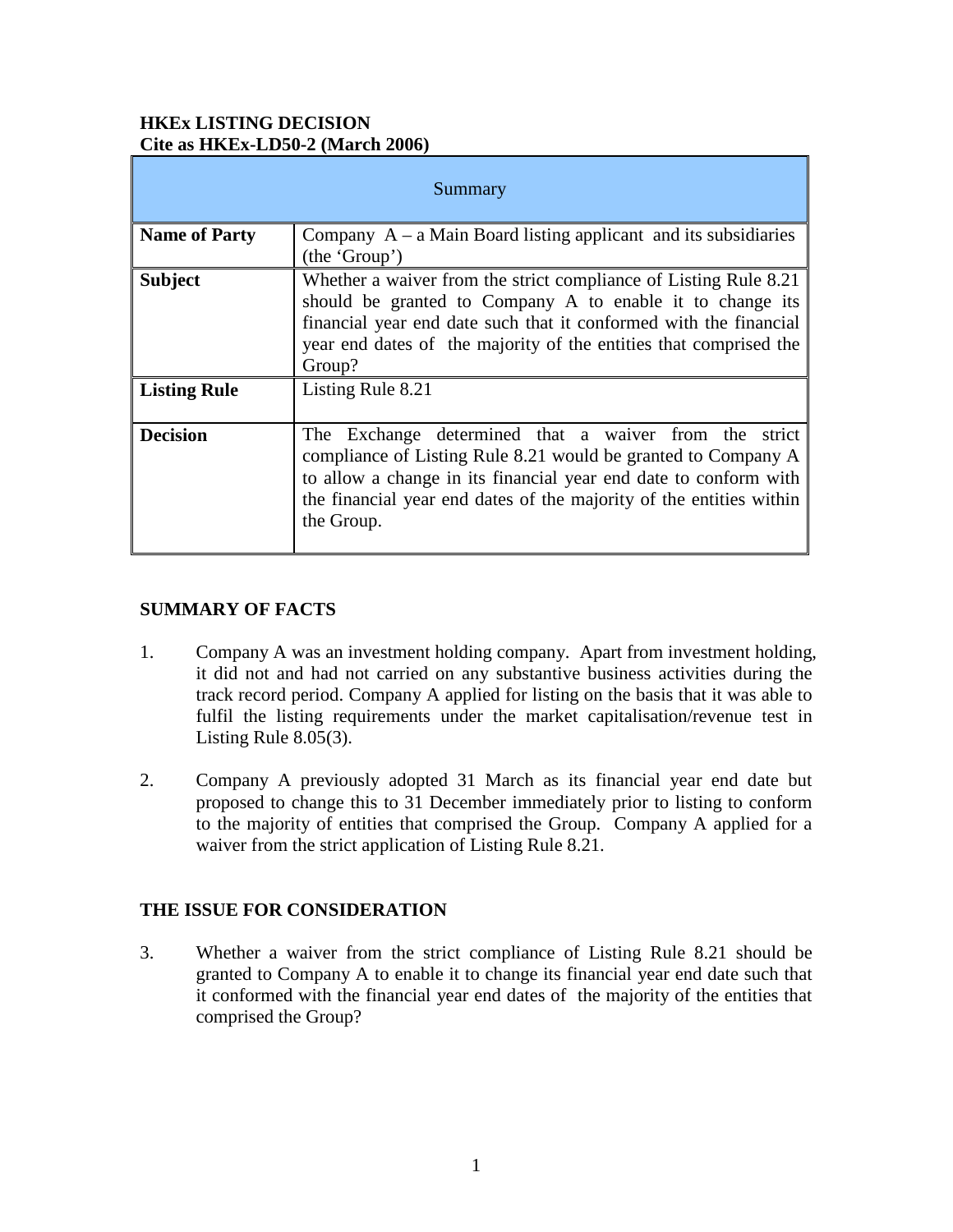#### **APPLICABLE LISTING RULE OR PRINCIPLE**

- 4. Listing Rule 8.21 states that:
	- (1) Subject to (2) below the Exchange will not normally consider an application for listing for a new applicant which:
		- (a) has changed the period of its financial year during the latest complete financial year (being twelve months) immediately preceding the proposed date of issue of the listing document; or
		- (b) intends to change the period of its financial year during the period of the profit forecast, if any, or the current financial year, whichever is the longer period.
	- (2) Notwithstanding (1) above, a subsidiary of the new applicant will normally be permitted to change the period of its financial year provided that :
		- (a) the change is to make the subsidiary's financial year coterminous with that of the new applicant;
		- (b) appropriate adjustments are made in the trading record and profit forecast and such adjustments are fully explained in statements which must be provided to the Exchange; and
		- (c) adequate disclosure is provided in the listing document and the accountants' report of the reason for the change and the effect of the change on the new applicant's group trading record or profit forecast.

#### **THE ANALYSIS**

- 5. The Exchange considered that the intention of Listing Rule 8.21 was to prevent new listing applicants from manipulating profits so as to satisfy the profit requirements under Listing Rule 8.05(1) by changing the financial year end date.
- 6. In the present case, the Exchange considered the following factors in deciding whether to allow Company A to change its financial year end date: